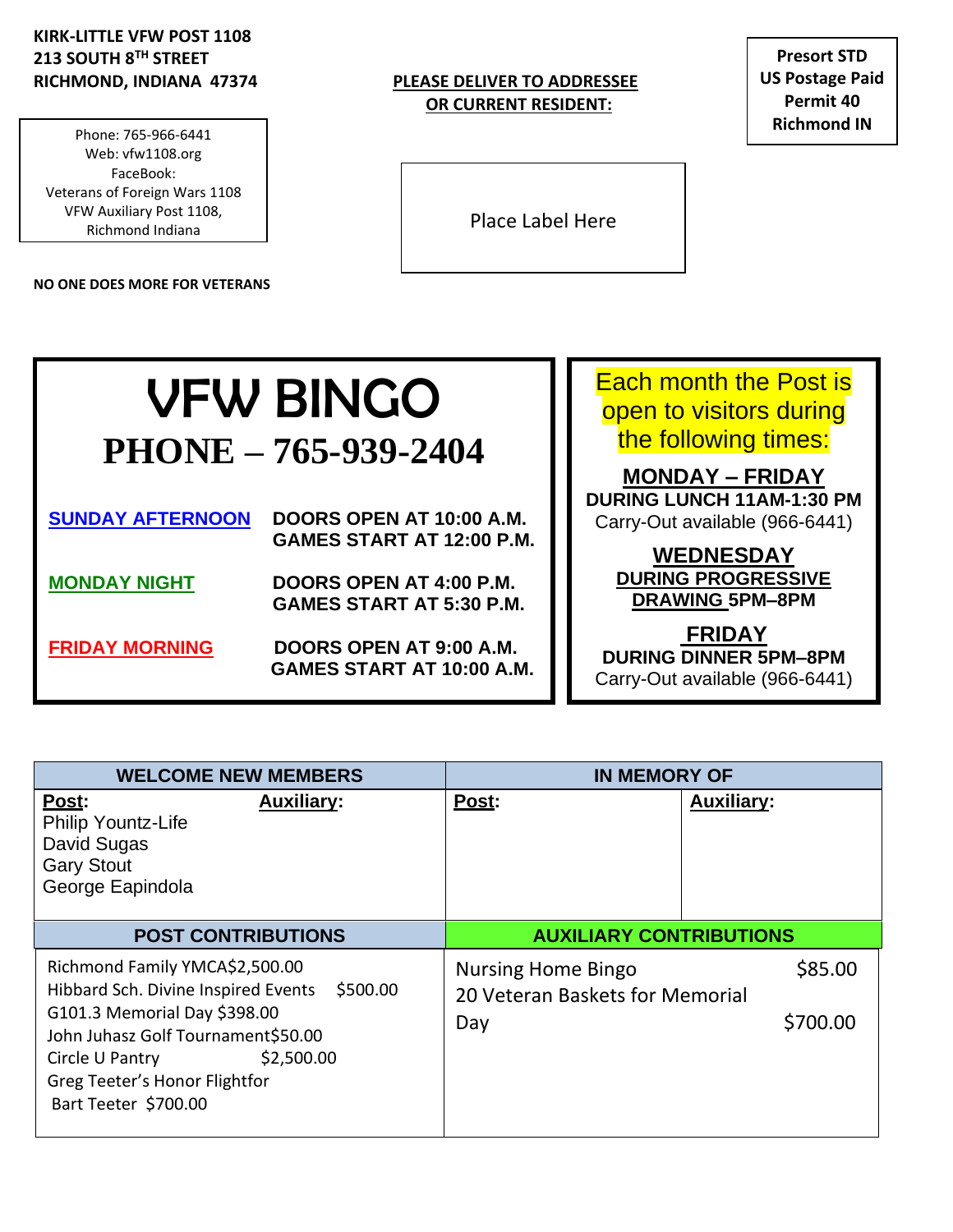## **Veterans of Foreign Wars Of the United States**



## **JUNE 2022**

### \*\*\*\*POST 1108 NEWS\*\*\*\*

#### **HOURS: MONDAY-THURSDAY: 10AM-9PM FRIDAY: 10AM-10PM & SATURDAY 9AM-10PM**

| <b>SUNDAY</b>                                                       | <b>MONDAY</b>                 | <b>TUESDAY</b>                             | <b>WEDNESDAY</b>                                                                                                                               | <b>THURSDAY</b>                                                                                                            | <b>FRIDAY</b>                                                                                                     | <b>SATURDAY</b>                                                                                       |
|---------------------------------------------------------------------|-------------------------------|--------------------------------------------|------------------------------------------------------------------------------------------------------------------------------------------------|----------------------------------------------------------------------------------------------------------------------------|-------------------------------------------------------------------------------------------------------------------|-------------------------------------------------------------------------------------------------------|
|                                                                     |                               |                                            | 1<br><b>STARS &amp;</b><br><b>STRIPES</b><br><b>DRAWING</b><br><b>TICKET</b><br><b>SALES</b><br><b>UNTIL 7:15</b><br><b>DRAWING</b><br>7:30PM  | $\overline{2}$<br><b>POSTOFFICER</b><br><b>S MEETING</b><br>6:00PM<br><b>POST</b><br><b>MEETING</b><br>7PM                 | $\mathbf{3}$<br><b>BINGO!</b><br><b>10AM</b><br><b>VFW State</b><br><b>Convention</b><br>begins                   | $\overline{\mathbf{4}}$<br><b>VFW State</b><br><b>Convention</b><br><b>Battle of</b><br><b>Midway</b> |
| 5<br><b>BINGO!</b><br><b>12PM</b>                                   | 6<br><b>BINGO!</b><br>5:30PM  | $\overline{7}$                             | 8<br><b>STARS &amp;</b><br><b>STRIPES</b><br><b>DRAWING</b><br><b>TICKET</b><br><b>SALES</b><br><b>UNTIL 7:15</b><br><b>DRAWING</b><br>7:30PM  | 9<br><b>AUXILIARY</b><br><b>OFFICERS</b><br>MEETING6:30<br><b>PM</b><br><b>AUXILIARYM</b><br><b>EETING</b><br>7PM          | 10<br><b>BINGO!</b><br><b>10AM</b><br><b>CRUISE IN</b><br>W/DJ<br><b>COACH</b><br><b>IN PARKING</b><br><b>LOT</b> | 11<br><b>MUSIC BY</b><br><b>OK</b><br><b>BOOMERS</b><br>8PM                                           |
| 12<br><b>BINGO!</b><br><b>12PM</b>                                  | 13<br><b>BINGO!</b><br>5:30PM | 14<br><b>FLAG DAY</b>                      | 15<br><b>STARS &amp;</b><br><b>STRIPES</b><br><b>DRAWING</b><br><b>TICKET</b><br><b>SALES</b><br><b>UNTIL 7:15</b><br><b>DRAWING</b><br>7:30PM | 16<br><b>VVA</b><br><b>MEETING</b><br><b>7 PM</b><br>$\boldsymbol{\&}$<br><b>MEMORIAL</b><br>PARK MTG.<br><b>TO FOLLOW</b> | 17<br><b>BINGO!</b><br><b>10AM</b><br><b>BIG PAPA</b><br><b>KAROKE &amp;</b><br><b>DJ TERESA</b><br>$7 PM - 10$   | 18                                                                                                    |
| 19<br><b>BINGO!</b><br><b>12PM</b><br><b>FATHER'S</b><br><b>DAY</b> | 20<br><b>BINGO!</b><br>5:30PM | 21<br><b>FIRST DAY</b><br><b>OF SUMMER</b> | 22<br><b>STARS &amp;</b><br><b>STRIPES</b><br><b>DRAWING</b><br><b>TICKET</b><br><b>SALES</b><br><b>UNTIL 7:15</b><br><b>DRAWING</b><br>7:30PM | 23                                                                                                                         | 24<br><b>BINGO!</b><br><b>10AM</b><br><b>CRUISE IN</b><br>W/DJ<br><b>COACH</b><br><b>IN PARKING</b><br><b>LOT</b> | 25<br><b>MUSIC BY</b><br><b>REMEDIES</b><br>8PM<br><b>START OF</b><br><b>KOREAN</b><br><b>WAR</b>     |
| 26<br><b>BINGO!</b><br><b>12PM</b>                                  | 27<br><b>BINGO!</b><br>5:30PM | 28                                         | 29<br><b>STARS &amp;</b><br><b>STRIPES</b><br><b>DRAWING</b><br><b>TICKET</b><br><b>SALES</b><br><b>UNTIL 7:15</b><br><b>DRAWING</b><br>7:30PM | 30                                                                                                                         | Daily Post<br>Drawing 7PM!<br>MONDAY-<br><b>SATURDAY</b>                                                          |                                                                                                       |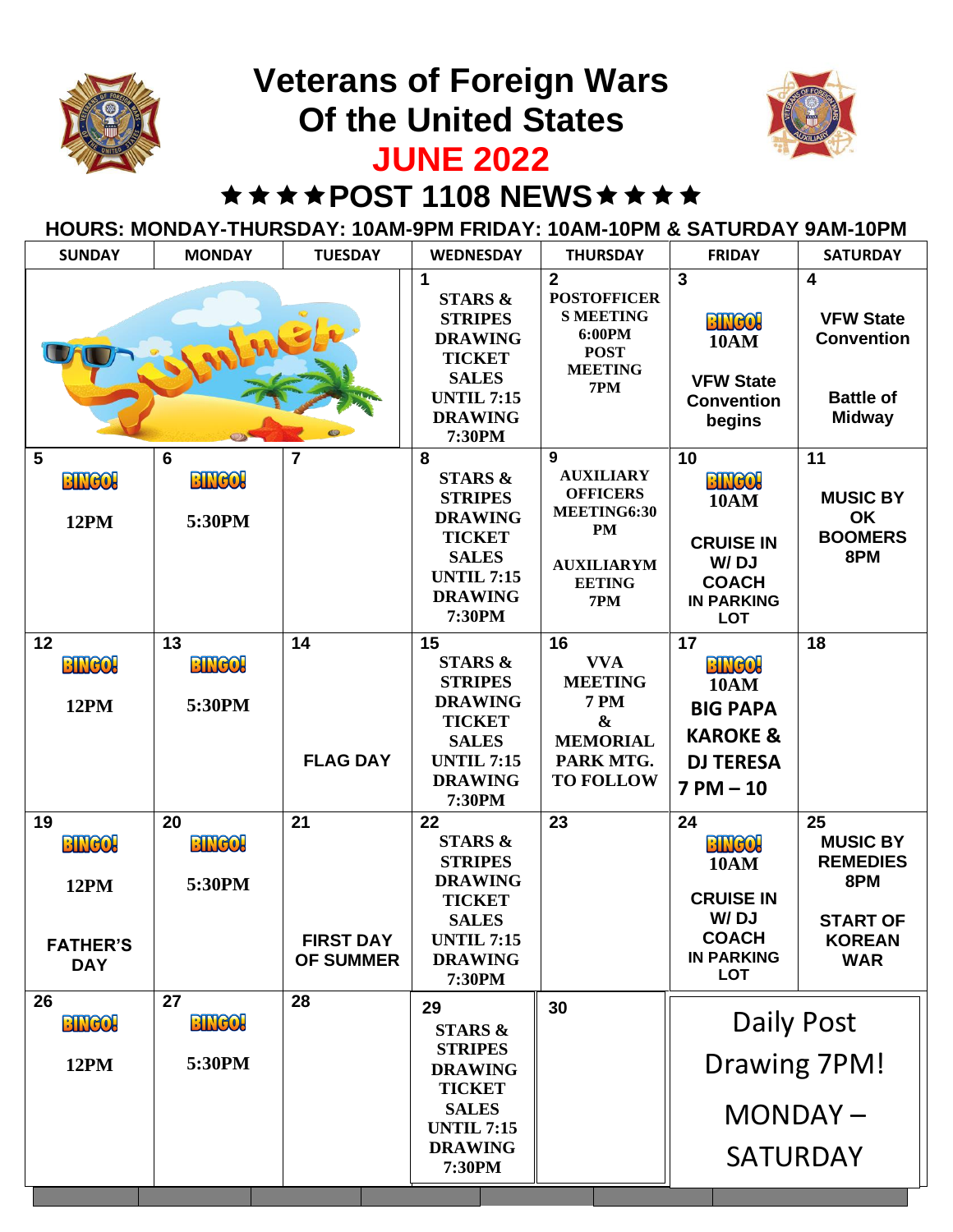The 9/11 Mobile Display for the Twin Towers will be at The Veteran's Memorial Park on June 17, 18, & 19.

Thanks to all the volunteers and attendees that made the Frank Strayer Ceremony a success!

The 4<sup>th</sup> Tuesday of every month is the Veteran's Food Pantry at CBOC from 0900 hr. to 1200 hrs.

#### **Commander, Bryan Sparks**

#### **AUXILIARY PRESIDENT'S MESSAGE**

Just a note to say thank you to all Auxiliary Members for their contributions and support for our Veterans. We have accomplished so much and have had fun along the way. A special thanks to Terri Hadler, for starting our year strong and exciting. We will continue this path and make our Veterans proud. Our monthly meetings are held on the 2<sup>nd</sup> Thursday of the month, come join the fun. Keep an eye out for our upcoming events that will be posted in the newsletter. Please keep our Veterans and active military in your thoughts and prayers.

#### **Auxiliary President – Barb Johnson**

### **VFW & AUXILIARY VETERAN & COMMUNITY SERVICE**

**Wayne County Honor Guard:** April: 5 Events, 174 Hours, 58 Member **Dayton VA Volunteer Drivers:** April:8 Trips, 13Veterans, 37hours, 706 Miles

#### **WE CAN ALWAYS USE MORE VOLUNTEERS FOR THESE WORTH WHILE SERVICES FOR OUR VETERANS!**

| <b>POST MEMBERSHIP</b>                                                                                                                                                                                                                                                                                                                                                                                                                                                                                                                                                                                    | <b>AUXILIARY MEMBERSHIP</b>                                                                                                                                                                                                                                                                                                                                                                                                                                                   |
|-----------------------------------------------------------------------------------------------------------------------------------------------------------------------------------------------------------------------------------------------------------------------------------------------------------------------------------------------------------------------------------------------------------------------------------------------------------------------------------------------------------------------------------------------------------------------------------------------------------|-------------------------------------------------------------------------------------------------------------------------------------------------------------------------------------------------------------------------------------------------------------------------------------------------------------------------------------------------------------------------------------------------------------------------------------------------------------------------------|
| <b>VFW Members:</b><br>To renew your dues, make a payment orupgrade to a Life<br>Membership online: Visit www.vfw.org, select "renew", enter<br>your VFW Membership Number and Name and click "GO" to<br>get started.<br>You can also pay your dues at the Post in person or mail.<br><b>WE WILL PAY</b><br>\$100 TOWARD YOUR<br>LIFE MEMBERSHIP IF YOU CHOOSE TO<br><b>CONVERT TO LIFE!</b><br>By becoming a VFW Life Member, you make a lifetime<br>commitment to serving your fellow service members and<br>veterans. That's something to take great pride in.<br>Membership Chairman, K. Bryan Sparks | <b>Auxiliary Members:</b><br>We are at 97% Membership. If you haven't<br>renewed, please do! You can still pay this<br>Month to keep your membership continuous<br>to qualify for our Cancer Grant if you are in<br>need of it.<br>If you know someone who is eligible to join<br>our Auxiliary, we would love to have them.<br>Simply have them submit application with<br>proof of eligibility and \$25.00 prior to the next<br>meeting.<br><b>Thank You, Sandy Weadick</b> |